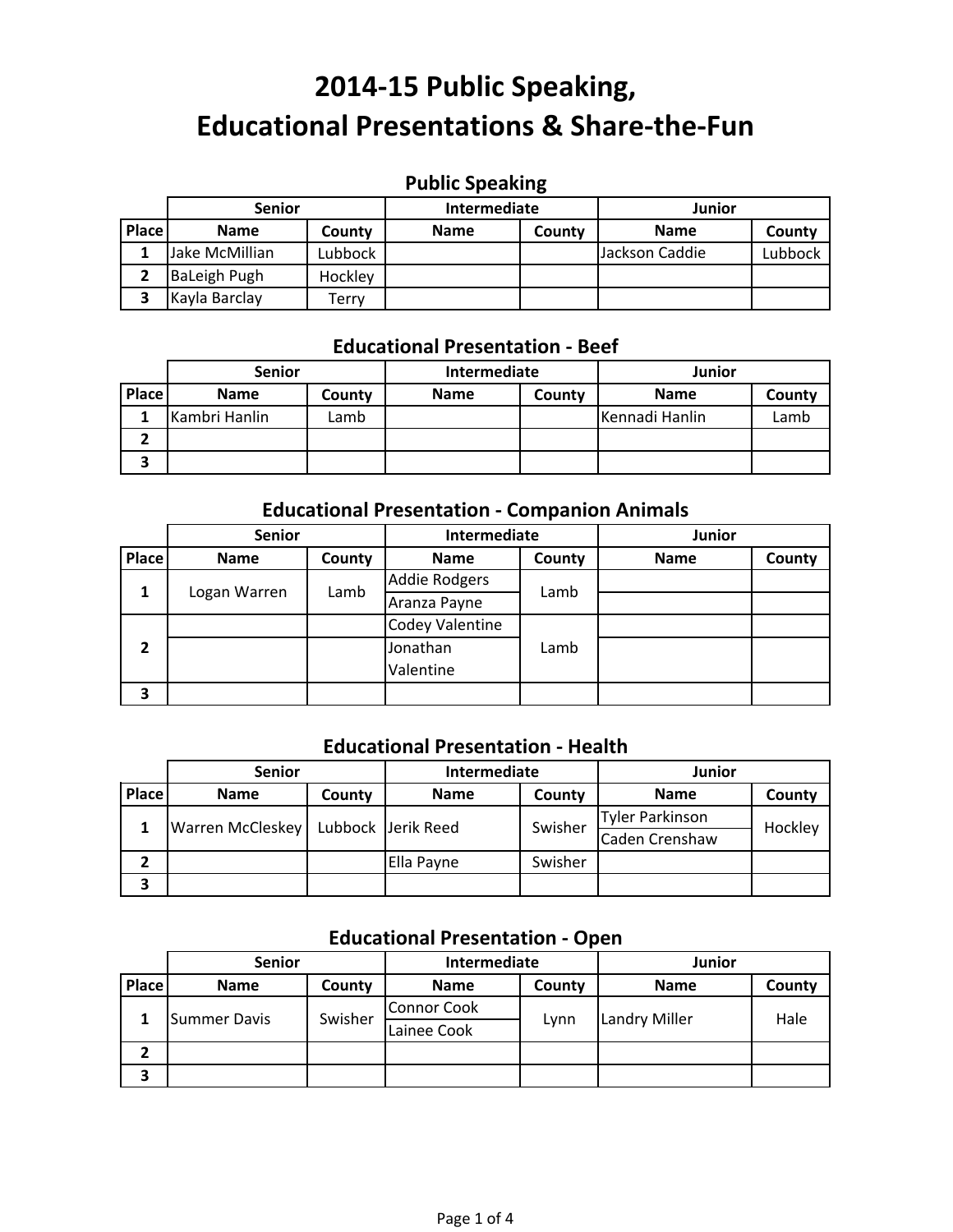### **Educational Presentation ‐ Open: Agriculture and Natural Resources**

|       | <b>Senior</b> |        | Intermediate         |         | Junior              |         |
|-------|---------------|--------|----------------------|---------|---------------------|---------|
| Place | <b>Name</b>   | County | <b>Name</b>          | County  | <b>Name</b>         | County  |
|       |               |        |                      |         | <b>Rex Newsom</b>   | Hockley |
|       |               |        | <b>Adaline Utley</b> | Hockley | <b>Reed Terrell</b> |         |
|       |               |        |                      |         | <b>Riley Siders</b> |         |
| 2     |               |        | AJ Kendrick          | Lubbock | Michael Cahaloupka  | Lubbock |
| 3     |               |        |                      |         | Graden Allen        | Lynn    |

#### **Educational Presentation ‐ Open: Family & Consumer Sciences**

|       | <b>Senior</b> |        | Intermediate |        | <b>Junior</b> |        |
|-------|---------------|--------|--------------|--------|---------------|--------|
| Place | <b>Name</b>   | County | <b>Name</b>  | County | <b>Name</b>   | County |
|       | Rachel Graham | Flovd  |              |        |               |        |
|       | Jonathon Burt | Lamb   |              |        |               |        |
|       |               |        |              |        |               |        |

#### **Educational Presentation ‐ Promote 4‐H**

|              | <b>Senior</b>  |        | Intermediate       |         | <b>Junior</b>       |         |
|--------------|----------------|--------|--------------------|---------|---------------------|---------|
| <b>Place</b> | <b>Name</b>    | County | <b>Name</b>        | County  | <b>Name</b>         | County  |
|              | Jett Patterson | Lamb   | <b>Chris Albus</b> | Hockley | Chessa Wisdom       | Hockley |
|              |                |        | Kennady Wood       |         | <b>Cray Dockery</b> |         |
|              |                |        |                    |         |                     |         |
| З            |                |        |                    |         |                     |         |

#### **Educational Presentation ‐ Safety & Injury Prevention**

|              | <b>Senior</b>   |        | Intermediate |                    | <b>Junior</b>      |         |
|--------------|-----------------|--------|--------------|--------------------|--------------------|---------|
| <b>Place</b> | <b>Name</b>     | County | <b>Name</b>  | County             | <b>Name</b>        | County  |
|              | Joseph Stewart  | Lamb   |              |                    | <b>Carson Wood</b> | Hockley |
| 2            | Joseph Burt     | Lamb   |              |                    | Jacob Williamson   | Hale    |
|              | Gavin Sawyer    |        |              |                    |                    |         |
| 3            | Alexis Huseman  |        |              | <b>Samuel Hill</b> | Lamb               |         |
|              | Roxanne Wilhelm | Castro |              |                    |                    |         |

#### **Educational Presentation ‐ Sheep and/or Goats**

|       | <b>Senior</b> |        | Intermediate |        | Junior      |        |
|-------|---------------|--------|--------------|--------|-------------|--------|
| Place | <b>Name</b>   | County | <b>Name</b>  | County | <b>Name</b> | County |
|       |               |        | Cody Rodgers | Lamb   |             |        |
| -     |               |        |              |        |             |        |
| 3     |               |        |              |        |             |        |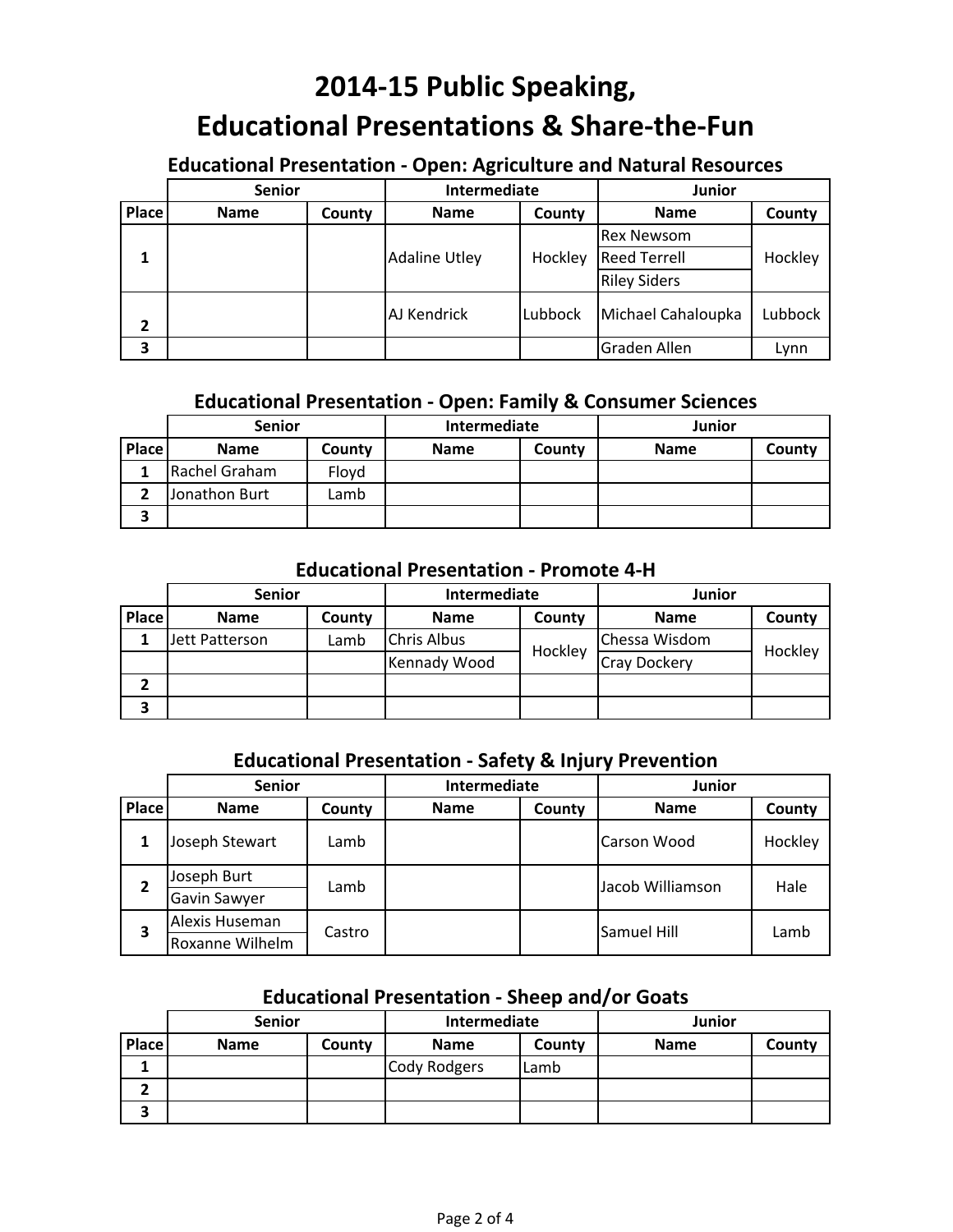## **Share‐the‐Fun: Celebrate 4‐H**

|                | <b>Senior</b>    |        | Intermediate |        | <b>Junior</b>         |         |
|----------------|------------------|--------|--------------|--------|-----------------------|---------|
| Place          | <b>Name</b>      | County | <b>Name</b>  | County | <b>Name</b>           | County  |
|                | Sarah Berry      |        |              |        | Bailee Baggerman      |         |
|                | Miranda Hastings | Hale   |              |        | Chambre Clawson       |         |
|                | Shalin Lawson    |        |              |        | <b>Cutter Runnels</b> |         |
| 1              | Abigail Maresca  |        |              |        | Landry Young          | Swisher |
|                | Layne Mustian    |        |              |        |                       |         |
|                | Logan Mustian    |        |              |        |                       |         |
|                | Rebekah Ortiz    |        |              |        |                       |         |
|                | Colti Wright     |        |              |        |                       |         |
| $\overline{2}$ |                  |        |              |        |                       |         |
| 3              |                  |        |              |        |                       |         |

#### **Share‐the‐Fun: Dramady**

|                | <b>Senior</b>   |         | Intermediate         |        | <b>Junior</b>          |         |
|----------------|-----------------|---------|----------------------|--------|------------------------|---------|
| <b>Place</b>   | <b>Name</b>     | County  | <b>Name</b>          | County | <b>Name</b>            | County  |
|                | Shelbie Martin  |         | Aranza Payne         |        | Caden Crenshaw         |         |
|                | Savannah Wesley |         | Ella Payne           |        | <b>Cray Dockery</b>    |         |
|                |                 |         | Sarah Payne          |        | <b>Keaton Oaks</b>     |         |
|                |                 |         | <b>Addie Rodgers</b> |        | Machayla Parkinson     |         |
| 1              |                 | Swisher |                      | Lamb   | <b>Tyler Parkinson</b> | Hockley |
|                |                 |         |                      |        | Dillon Popelka         |         |
|                |                 |         |                      |        | Jacqueline Rodriguiz   |         |
|                |                 |         |                      |        | <b>Trista Stanley</b>  |         |
|                |                 |         |                      |        | Chessa Wisdom          |         |
| $\overline{2}$ |                 |         |                      |        |                        |         |
| 3              |                 |         |                      |        |                        |         |

### **Share‐the‐Fun: Musical ‐ Instrument**

|       | <b>Senior</b>      |         | Intermediate  |         | Junior       |        |
|-------|--------------------|---------|---------------|---------|--------------|--------|
| Place | <b>Name</b>        | County  | <b>Name</b>   | County  | <b>Name</b>  | County |
|       | <b>Kirby Nixon</b> | Floyd   | Taylor Evertt | Lubbock | Katie Tucker | Crosbv |
|       | <b>Ember Reed</b>  | Swisher |               |         |              |        |
| 3     |                    |         |               |         |              |        |